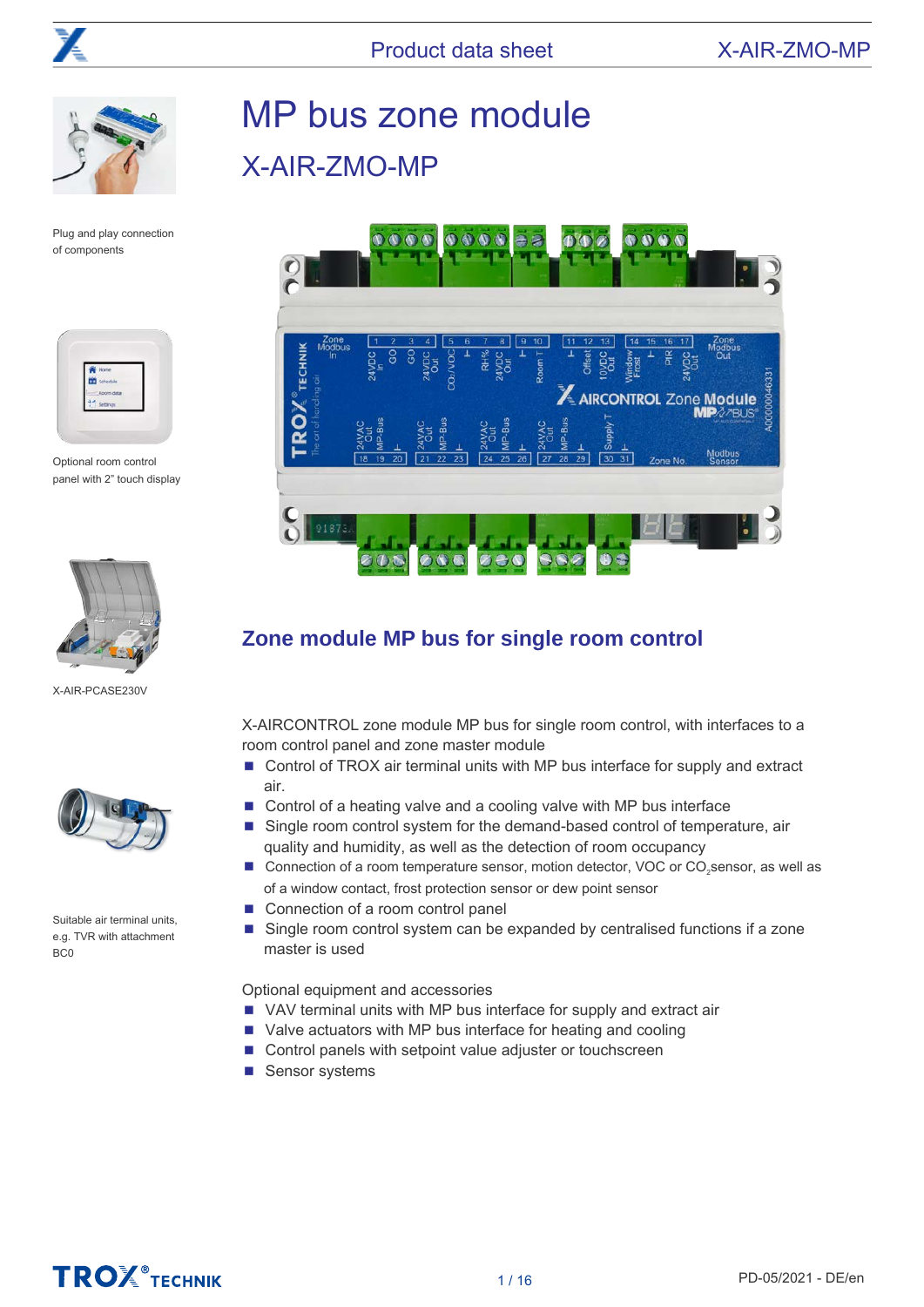- [General information 2](#page-1-0) [Order code 7](#page-6-0)
- [Function 3](#page-2-0) [Product details 8](#page-7-0)

[Technical data 5](#page-4-0) [The X-AIRCONTROL system 9](#page-8-0)

[Specification text 6](#page-5-0)

# General information

#### <span id="page-1-0"></span>**Application**

- Type X-AIR-ZMO zone modules for single room control, i.e. for the demand-based control of temperature, air quality and humidity, and for detecting occupancy
- For use in office buildings, hotels, residential buildings and others
- Optimum number of data points for communication with the zone master
- Connection of a room temperature sensor, motion detector, VOC or CO<sub>2</sub>sensor, as well as of a window contact, frost protection sensor or dew point sensor
- Control of TROX air terminal units for supply and extract air with an MP bus interface.
- Control of a heating valve and a cooling valve with a Modbus RTU interface (TROX approval required)
- Connection of a room control panel
- Expansion of single room control system for the connection of additional heating valve or cooling valve actuators (0-10V) or electric air heaters (0-10V) with module X-AIR-ZMO-EXT
- Single room control system can be expanded by centralised functions if a zone master is used (X-AIR-ZMAS)
- One zone master module and up to 25 zone modules form a segment
- Plug and play communication between the master module and the zone modules

#### **Special features**

- Plug and play system; master modules, zone modules and sensors are automatically detected if they have a Modbus interface
- RJ12 connections at the outside or plug-in screw terminals
- Control of air terminal units and valve actuators
- Display for status messages

### **Alternatives**

- X-AIR-ZMO-MOD: Modbus RTU is used for the communication with air terminal units and valves
- X-AIR-ZMO-ANA: Analogue signals are used for signalling to air terminal units and valves

#### **Parts and characteristics**

- Microprocessor system with software and system data stored in non-volatile memory
- Supply voltage 24 V AC
- Digital inputs with plug-in screw terminals
- Digital outputs with plug-in screw terminals
- Temperature input with plug-in screw terminals
- Interfaces for data exchange with the zone master module, with other zone modules, sensors and the control panel
- Two-digit 7-segment display for status and diagnosis information

#### **Accessories**

- X-AIR-ZMO-COVER cover for zone modules
- Enclosure X-AIR-PCASE230V
- Module for zone expansion X-AIR-ZMO-EXT

#### **Construction features**

- Casing fits on mounting rails
- All connections are at the outside

#### **Materials and surfaces**

▪ Plastic casing

### **Useful additions**

- X-AIR-ZMAS zone master module
- X-AIR-CP-2T, X-AIR-CP-TS control panels
- X-SENS-... sensors



- 
-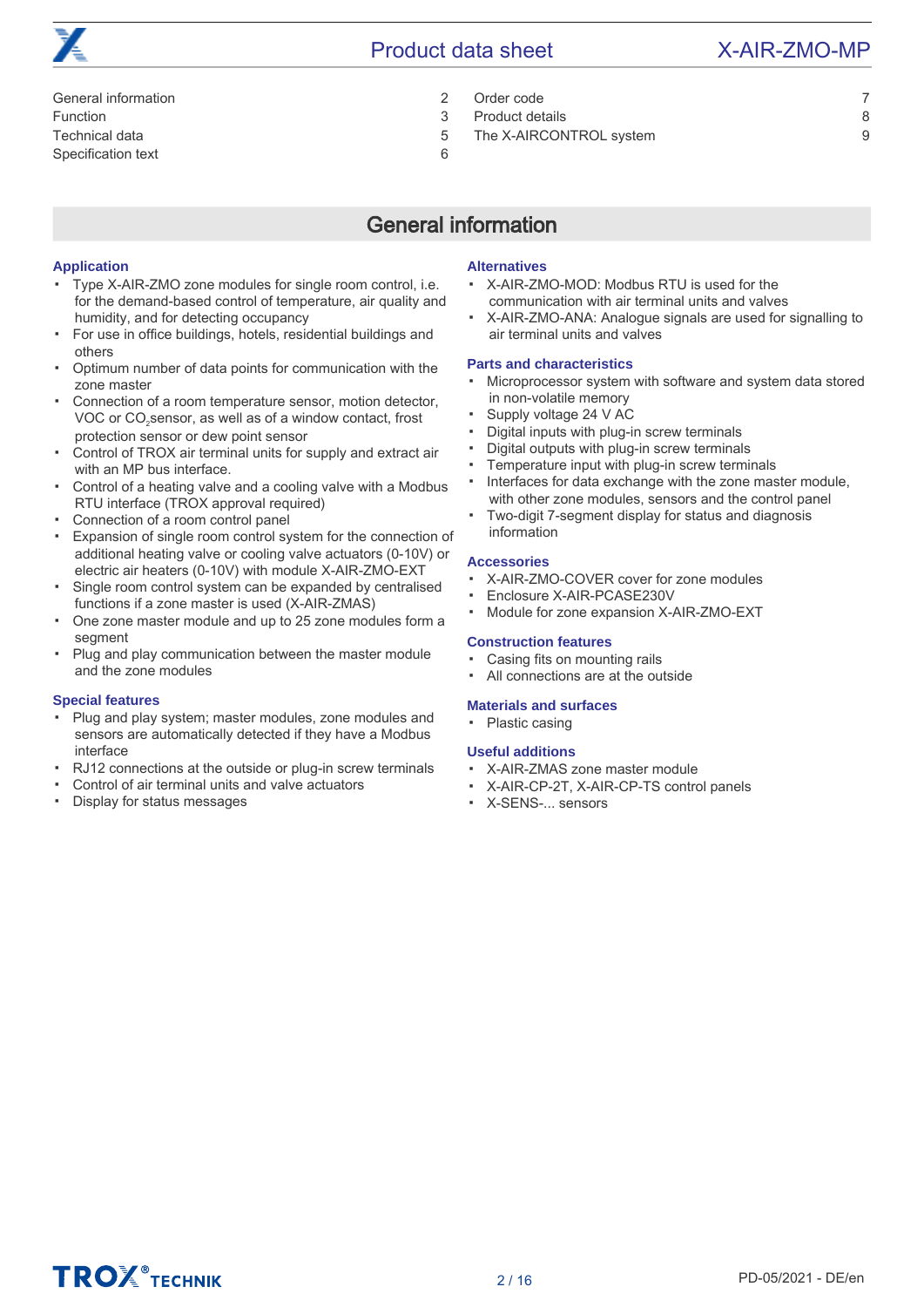# Function

#### <span id="page-2-0"></span>**Functional description**

Zone modules are electronic control components for single room control. They control temperature, air quality and humidity, based on demand and based on occupancy.

A zone module controls the air terminal units for supply air and extract air, and a heating valve and a cooling valve.

A room control panel is used to operate a zone module. A single room control system can be expanded by centralised functions if a zone master is used. One zone master module and up to 25 zone modules form a segment. Up to 5 cascading zone master modules form a section with up to 125 zone modules. There are two ways to configure and operate the system:

- Using the zone master module
- Using the X-AIR-CP-2T room control panel with touchscreen

#### **Volume flow control**

The X-AIR-ZMO-MP zone module activates up to 4 electronic volume flow controllers (2 for supply air, 2 for extract air) and provides the volume flow rate setpoint value. The actual volume flow control is handled by a volume flow controller.

The volume flow rate setpoint value depends on the operating mode, the number of air terminal units and the respective nominal volume flow rates. Parameters that are stored in the volume flow controller, e.g.  $q_{Vmin}$  and  $q_{Vmax}$ , are automatically read and evaluated by a zone module.

The operating mode default can be set either on the zone master module (i.e. centrally) or on the room control panel.

- Operating modes Automatic mode
- ▪
- Increased operation  $(q_{Vmax})$ Reduced operation  $(q_{\text{Vmin}})$
- Shut-off

▪ Operating modes set on the X-AIR-CP-2T control panel apply only for a defined period of time. After this period has elapsed,

the zone returns to Automatic mode. Shut-off remains active until a user changes the operating mode again. Damper blade positions and volume flow rate actual values of the

air terminal units are signalled to the zone module and then forwarded to higher-level systems; the purpose is energy-efficient Volume flow control remains unaffected. fan control.

#### **Temperature control**

A sensor measures the room temperature or extract air temperature, which is constantly compared to the setpoint value. In case of any deviation, the system controls airflows and/or water flows in such a way that the required room temperature is achieved (again). Variants:

- All-air system: Cooling is achieved by increasing the volume flow rate
- All-water system: Heating valve and cooling valve are actuated
- Air-water system: Variable volume flow, followed by valve control if necessary
- Air-water system: Valve control followed by variable volume flow control if necessary

It is also possible to combine room temperature control and supply air temperature control (cascade). With this type of

control, the deviation from the room temperature is used to determine the supply air temperature setpoint. In addition, the supply air temperature is limited by a minimum value and a maximum value (can be configured).

Larger zones can be equipped with another 2 temperature sensors. The target value will then be the average value.

#### **Air quality control**

The air quality is measured with an air quality sensor (VOC or CO<sub>2</sub>) placed in the room or in the extract air. If the measured contaminant content exceeds a certain value, the system keeps increasing the supply and extract air flows until the air quality improves. If a zone is fitted with heating or cooling valves, the system activates these valves in order to control the room temperature.

#### **Humidity control**

A sensor measures the relative humidity of the extract air; the value is then compared to a threshold value. If the relative humidity exceeds the threshold value, the system keeps increasing the supply and extract air flows in order to decrease the humidity in the room.

If a zone is fitted with heating or cooling valves, the system activates these valves in order to control the room temperature.

#### **Window contact and frost protection**

The zone module has a volt-free digital input for the connection of a window contact or a frost protection sensor. It is possible to connect a dew point sensor instead of a window contact. Users can choose how to use the digital input:

▪ Window contact:

The damper blades of the air terminal units, the heating valve and the cooling valve close.

▪ Dew point monitor

The cooling valve closes so that condensation is prevented.

▪ Frost protection sensor

The heating valve opens fully to protect the heat exchangers. Volume flow control remains unaffected.

#### **Motion detector**

Another volt-free digital input is available for the connection of a motion detector (X-SENS-PIR-SM, X-SENS-PIR-FM). The volume flow rate is controlled as long as a room is occupied. If the room becomes unoccupied, volume flow control ends after a set switch-off delay, which can be configured.

#### **Operating modes**

- Automatic: Demand-based zone control
- Minimum volume flow rate: All volume flow controllers are set to  $q_{Vmin}$ , temperature control and signalling to heating and cooling valves remain active

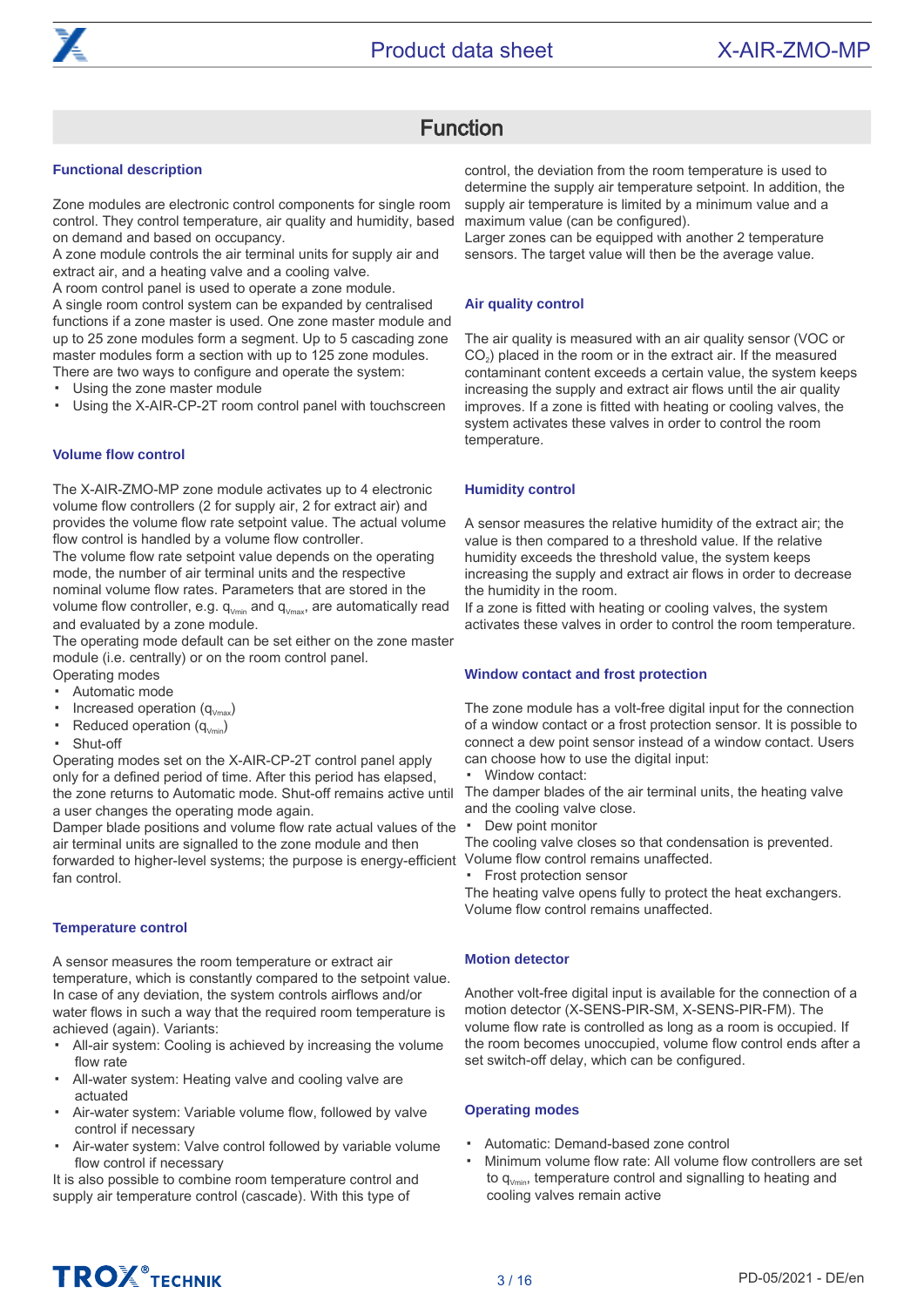

### Product data sheet X-AIR-ZMO-MP

- Maximum volume flow rate: All volume flow controllers are set  $\cdot$ to  $q_{Vmax}$ , temperature control and signalling to heating and cooling valves remain active
- Standby: All volume flow controllers are shut off, heating and cooling valves are closed
- Fire alarm: Supply air  $q_{V_{\text{max}}}$  or shut-off, extract air  $q_{V_{\text{max}}}$  or shutoff

#### **X-AIRCONTROL zone**



1 Zone module

- 2 Module for zone expansion
- 3 Volume flow control
- 4 Heating, e.g. with a heating coil
- 5 Cooling, e.g. with an active chilled beam

6 Room control panel

7 Temperature sensor 8 Air quality sensor 9 Motion detector 10 Humidity sensor

Note: Components 2 to 10 are optional (maximum equipment).

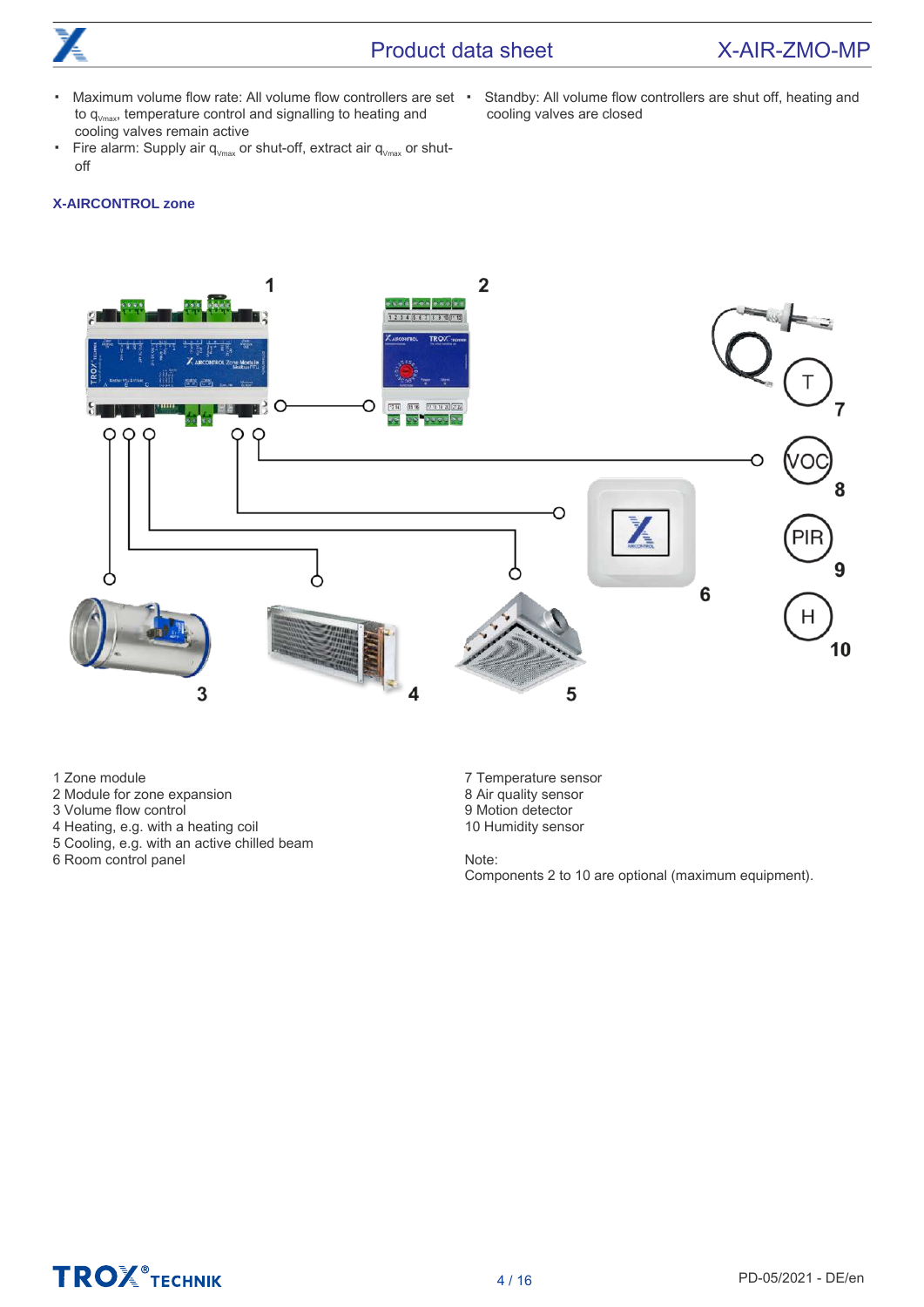

# Technical data

<span id="page-4-0"></span>

| Supply voltage                              | 24 V AC ± 15%                                                                                                                                                                                     |
|---------------------------------------------|---------------------------------------------------------------------------------------------------------------------------------------------------------------------------------------------------|
| Power rating                                | 2 VA without peripheral systems                                                                                                                                                                   |
| 2 digital inputs                            | Volt-free                                                                                                                                                                                         |
| 2 inputs for temperature sensors            | PT1000 temperature sensors                                                                                                                                                                        |
| 1 analogue input                            | $0 - 10$ V DC, for setpoint value adjuster, $\pm 5$ K max.                                                                                                                                        |
| 2 analogue inputs                           | 0 - 10 V DC, for air quality sensor and humidity sensor                                                                                                                                           |
| All digital and analogue inputs and outputs | Plug-in screw terminals, 1.5 mm <sup>2</sup>                                                                                                                                                      |
| 2 interfaces for zone modules               | Modbus, AWG 26/6 C data cable, RJ12 plug (6P6C), 100 m max.<br>(module to module)                                                                                                                 |
| 4 interfaces for actuators                  | MP bus, including 24 V DC supply voltage, plug-in screw<br>terminals, 1.5 mm <sup>2</sup> , 30 m max. (total length per interface),<br>1 or 2 actuators per interface, up to 5 actuators in total |
| 1 interface, sensors and room control panel | Modbus, AWG 26/6 C data cable, RJ12 plug (6P6C), 30 m max.<br>(total length)                                                                                                                      |
| <b>Operating temperature</b>                | 0 to 50 $^{\circ}$ C                                                                                                                                                                              |
| Max. humidity                               | 10 - 90% rh, no condensation                                                                                                                                                                      |
| <b>IEC</b> protection class                 | III (protective extra-low voltage)                                                                                                                                                                |
| <b>Protection level</b>                     | <b>IP 20</b>                                                                                                                                                                                      |
| <b>EC</b> conformity                        | EMC to 2014/30/EU, ROHS 2011/65/EU                                                                                                                                                                |
| Installation location                       | Switch cabinet, wall or ceiling                                                                                                                                                                   |
| Fixing                                      | With screws or on a mounting rail                                                                                                                                                                 |
| Dimensions                                  | $156 \times 90 \times 45$ mm                                                                                                                                                                      |
| Weight                                      | 270g                                                                                                                                                                                              |

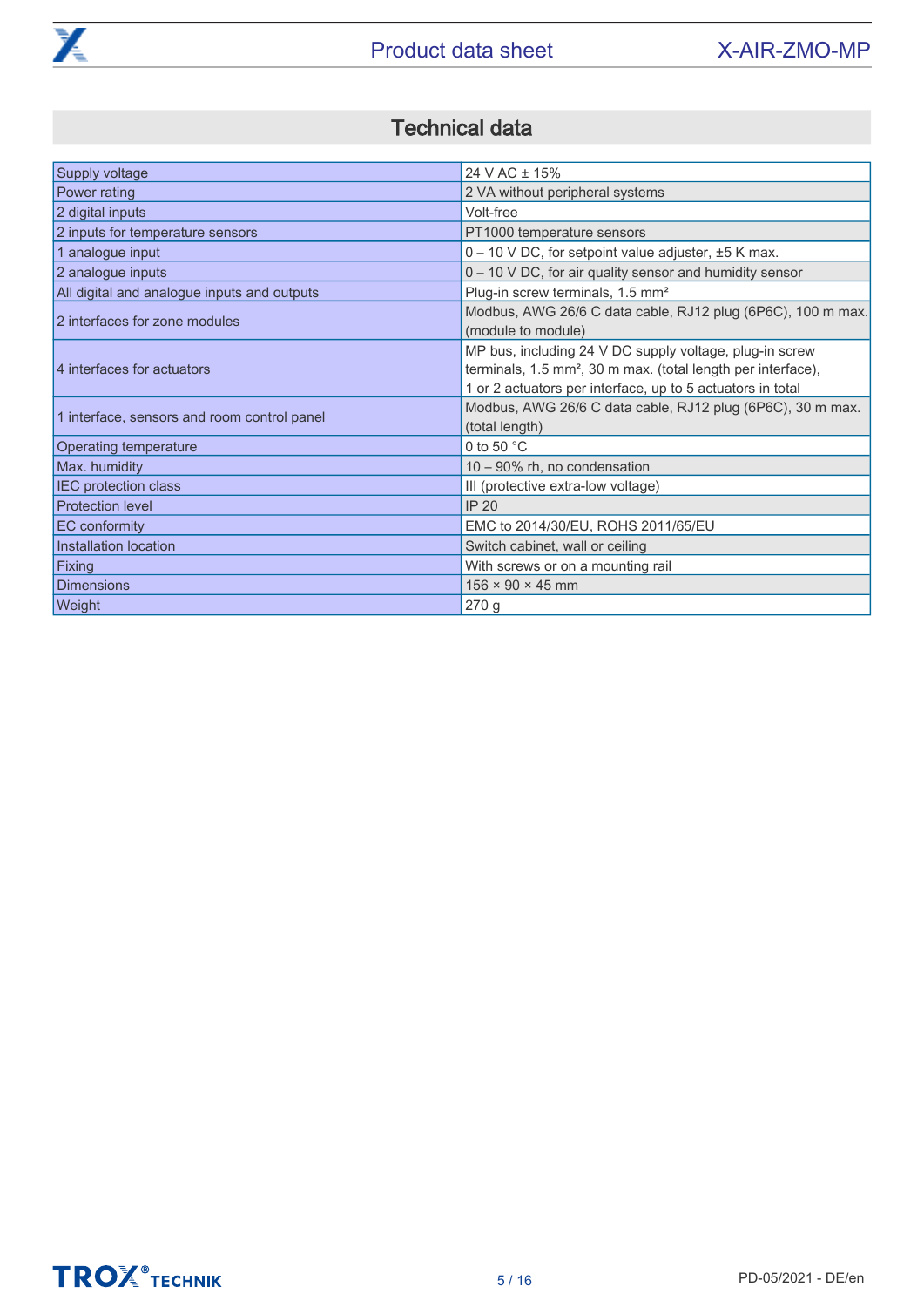

## Specification text

<span id="page-5-0"></span>This specification text describes the general characteristics of the product. Texts for variants can be generated with our Easy Product Finder design program.

#### **Specification text**

X-AIRCONTROL zone modules for single room control, i.e. for the demand-based control of temperature, air quality and humidity, and based on occupancy. Modules for signalling to air terminal units for supply air and extract air, and to heating valves and cooling valves.Two-digit 7-segment display for status and diagnosis information. The master module automatically addresses zone modules (plug and play), even after the system has been expanded. Zone modules can be configured, and diagnosis can be performed, either on the zone master module or using a room control panel. A room control panel may be used to operate the zone module.The zone module provides voltage to the sensors and actuators.A single room control system can be expanded by centralised functions if a zone master is used. One zone master module and up to 25 zone modules form a segment. Up to 5 master modules form a section with up to 125 zone modules.Module suitable for installation in switch cabinets (on a mounting rail) or for installation on the face of walls or ceilings.

#### **Special features**

- Plug and play system; master modules, zone modules and sensors are automatically detected if they have a Modbus interface
- RJ12 connections at the outside or plug-in screw terminals
- Control of air terminal units and valve actuators
- Display for status messages

#### **Materials and surfaces**

• Plastic casing

#### **Technical data**

- Supply voltage: 24 V AC ±15 %, 50/60 Hz
- Power rating: 2 VA without peripheral systems
- 1 digital input: Window contact, frost protection sensor or dew point sensor
- 1 digital input: Motion detector
- 1 input for temperature sensor: PT1000 room temperature sensor
- 1 analogue input: 0 10 V DC, setpoint value adjuster, ±5 K max.
- 2 analogue inputs: 0 – 10 V DC, for air quality sensor and humidity sensor
- All digital and analogue inputs and outputs with plug-in screw terminals
- 2 interfaces to zone modules: Modbus, for RJ12 plug (6P6C), 100 m max. (module to module)
- 4 interfaces for actuators: MP bus, including 24 V DC supply voltage
- 1 interface for sensors and room control panel: Modbus, for RJ12 plug (6P6C), 30 m max. (total length)
- Operating temperature: 0 to 50 °C
- Max. humidity: 10 to 90% rh, no condensation
- IEC protection class: III (protective extra-low voltage)
- Protection level: IP 20
- Installation location: Switch cabinet, wall or ceiling
- Fixing: With screws or on a mounting rail
- Dimensions:  $156 \times 90 \times 45$  mm

#### **Measurement and control functions**

- The operating mode default comes either from the zone master module or from the room control panel
- Room temperature, room air quality and humidity are taken into consideration
- Window contacts, dew point sensors and frost protection sensors are taken into consideration
- Easy adjustment of parameters, e.g.  $q_{V_{min}}$  and  $q_{V_{max}}$ , from a central point
- Signalling to one or two air terminal units for supply and of one for extract air
- Communication with actuators via MP bus
- Evaluation of status messages for volume flow controllers and valve actuators
- Signalling of actual volume flow rate values and damper blade positions to X-AIRCONTROL for the optimiser function

# **TROX** TECHNIK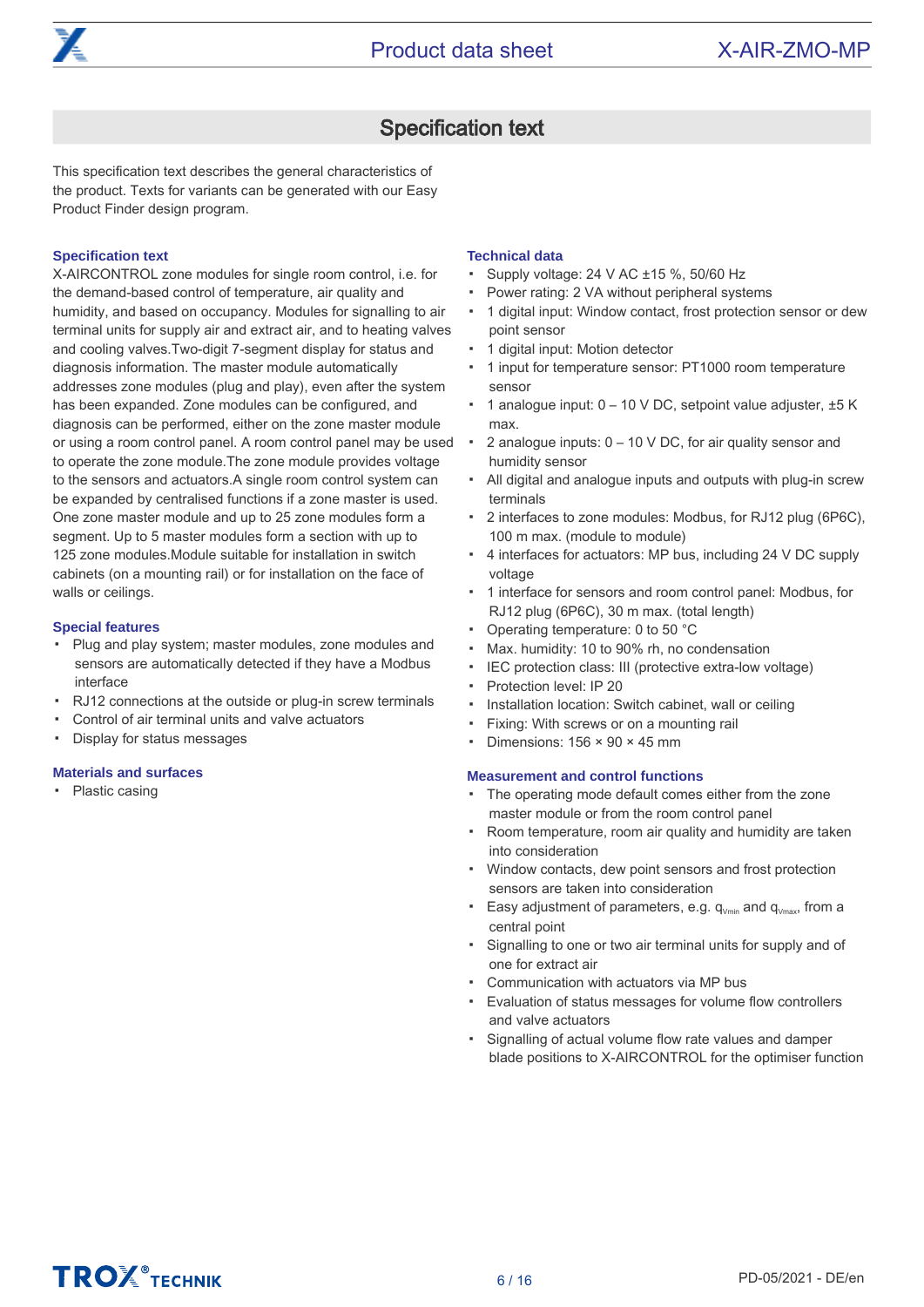<span id="page-6-0"></span>

# Order code

**X-AIR-ZMO − MP | | 1 2**

**1 Type X-AIR-ZMO** X-AIRCONTROL zone module

### **2 Variant**

**MOD** Zone module with Modbus RTU interface **MP** Zone module with MP bus interface **ANA** Zone module with analogue interface **EXT** Module for zone expansion **COVER** Cover for zone modules

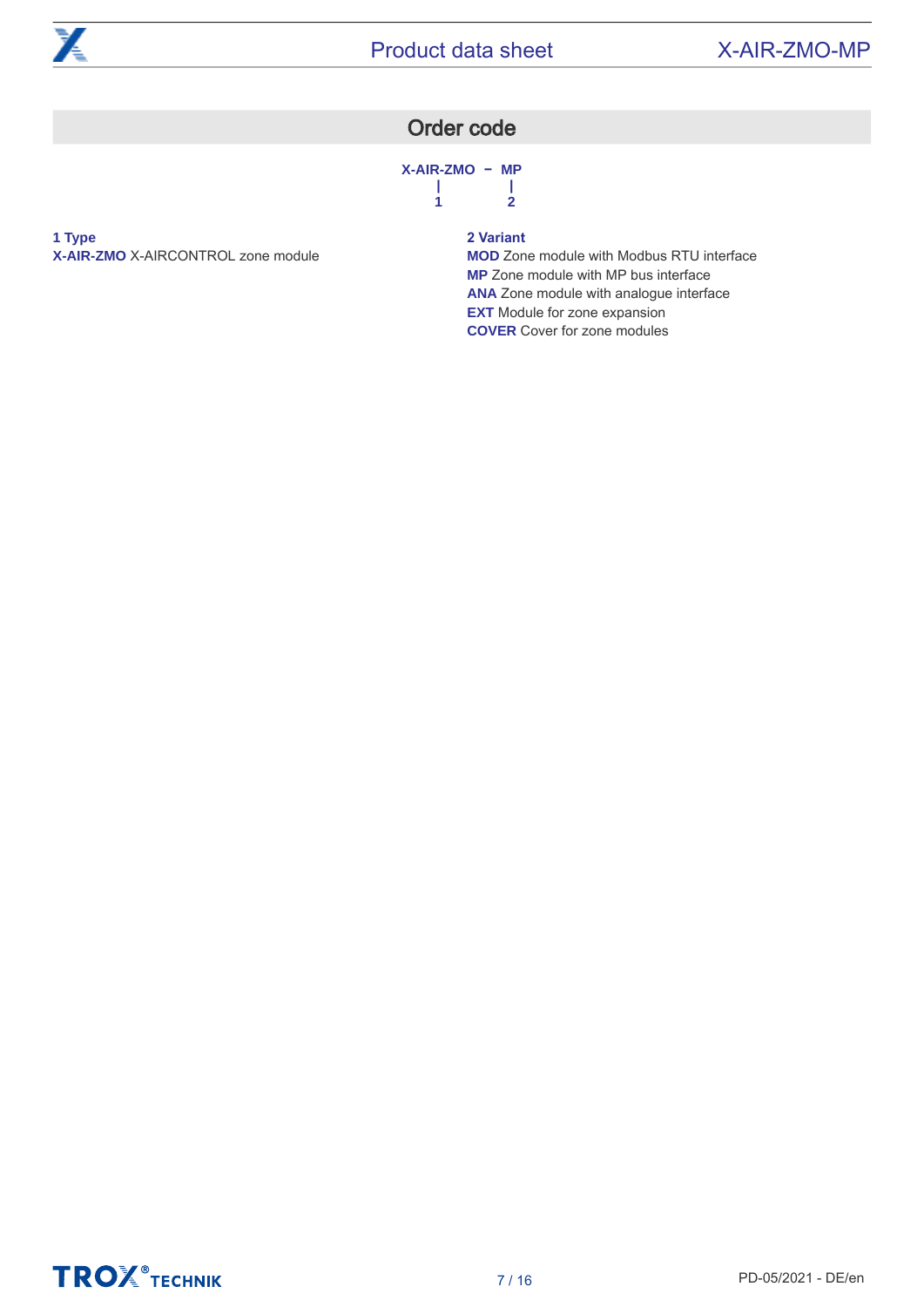

# Product details

<span id="page-7-0"></span>X-AIR-ZMO-MP



1 Connection for the supply voltage

- 2 Analogue inputs for sensors
- 3 Analogue input for setpoint value adjuster
- 4 digital inputs
- 5 Zone modules, Modbus out
- 6 Modbus sensors
- 7 Display
- 8 Analogue input for temperature sensor
- 9 MP bus actuators
- 10 Zone modules, Modbus in

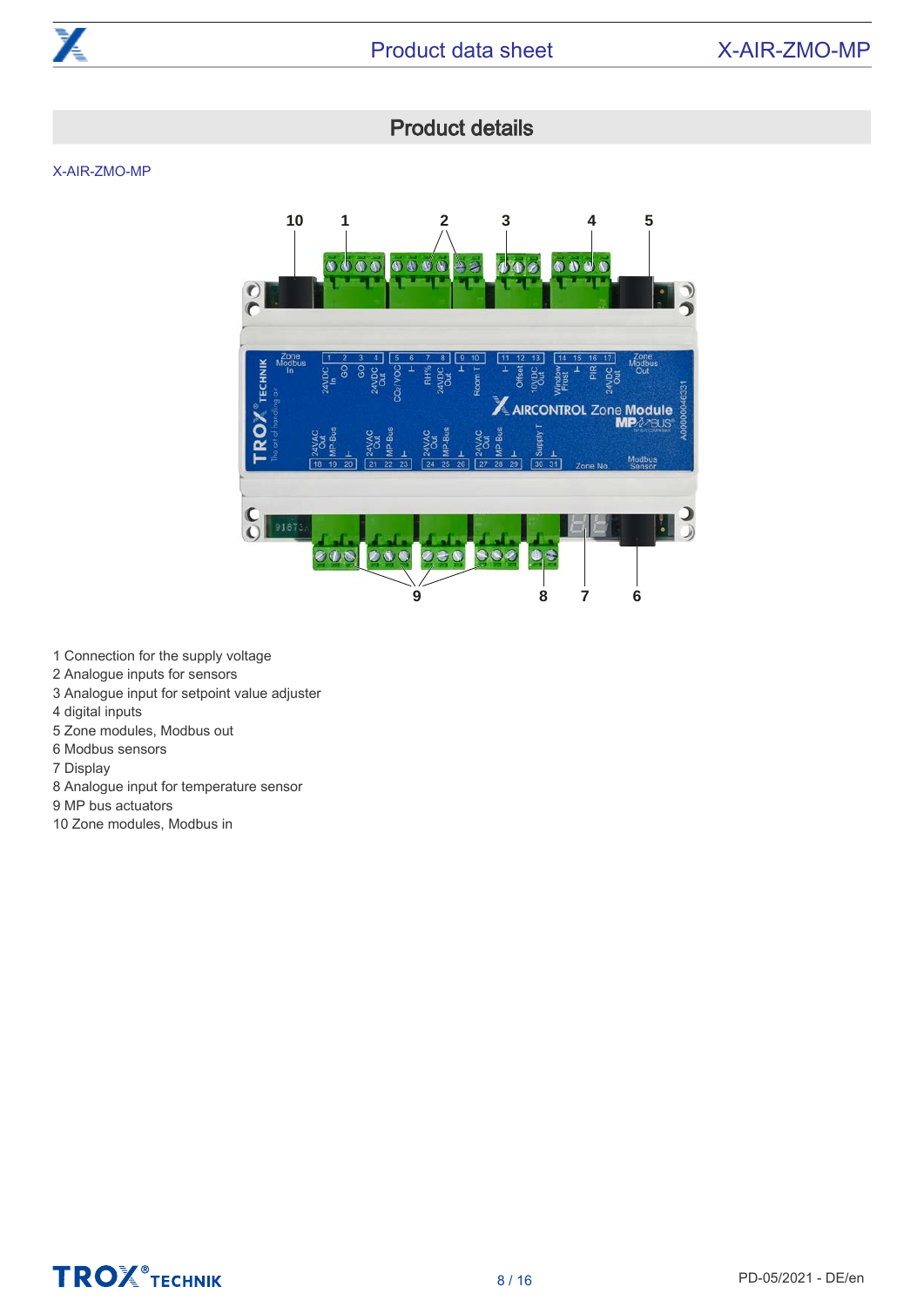

#### <span id="page-8-0"></span>**Application**

Increasing requirements on the energy efficiency of ventilation and air conditioning systems as well as EU regulations can be fulfilled with intelligent control engineering solutions.

X-AIRCONTROL is a control system that uses information from sensors and actuating elements to optimise ventilation and air conditioning systems. It calculates what all is required to achieve a comfortable room climate, and controls fans, pumps and valves accordingly.

X-AIRCONTROL is a modular system that can be used to optimise individual functions or a whole range of functions for a project.

- Evaluation of the damper blade positions of all air terminal units (not with zone module X-AIR-ZMO-ANA)
- Optimisation of fan speed control (optimiser function)
- Evaluation of the heating and cooling required for a zone
- Calculation of the supply air temperature setpoint value for the central air handling unit
- Configuration of the system, display of the system configuration, management of alarms – all from a central point

#### **X-AIRCONTROL zone**

An X-AIRCONTROL zone is an area where air conditioning parameters such as temperature and humidity are controlled based on demand and on the occupancy. These are usually individual rooms, but larger areas, e.g. open-plan offices, can also be divided into zones.

- Each zone is controlled by a zone module
- Sensors detect various air conditioning parameters as well as occupancy
- Actuators control these conditions
- Room occupants can use control panels to adapt the system to their own comfort requirements
- A zone module can be used either as a stand-alone unit or as part of a larger system

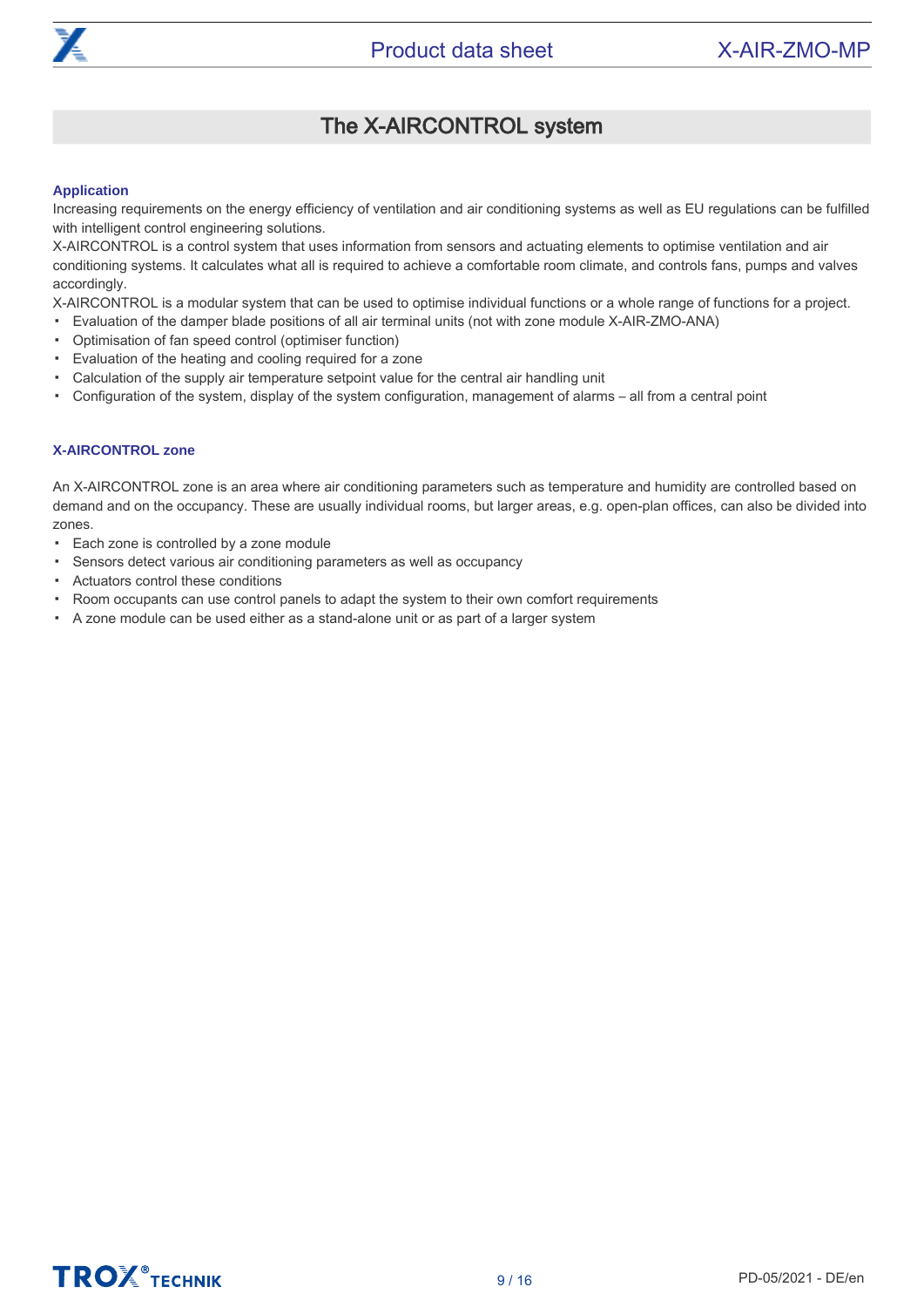### **X-AIRCONTROL zone**



1 Zone module

- 2 Module for zone expansion
- 3 Volume flow control
- 4 Heating, e.g. with a heating coil
- 5 Cooling, e.g. with an active chilled beam
- 6 Room control panel
- 7 Temperature sensor
- 8 Air quality sensor
- 9 Motion detector
- 10 Humidity sensor

#### Note:

Components 2 to 10 are optional (maximum equipment).

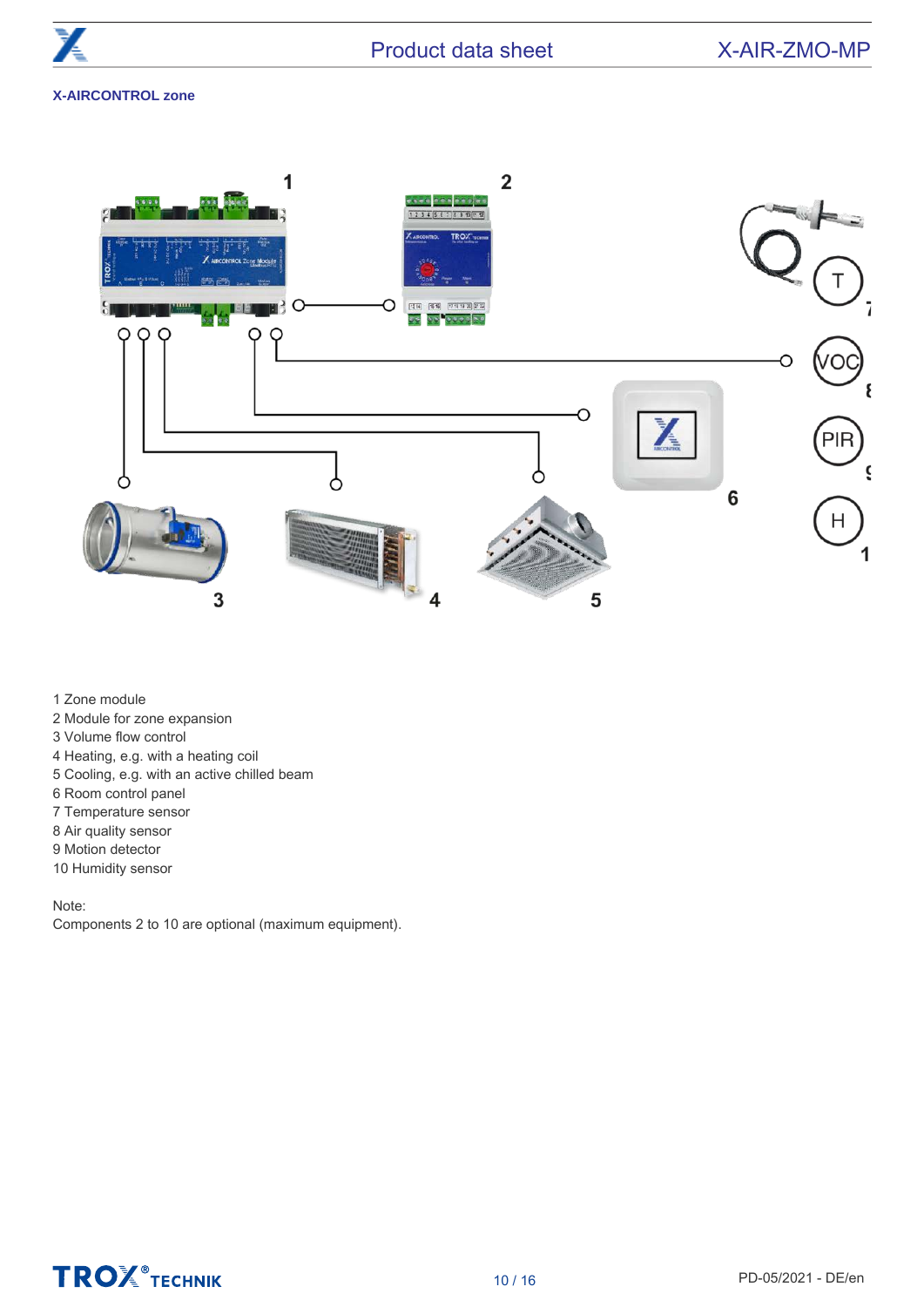

### Product data sheet X-AIR-ZMO-MP

#### **Stand-alone solution for a zone**

A single zone module and a room control panel can be used to control a single room.

- Integration of air terminal units (maximum of  $2 \times$  supply air and  $1 \times$  extract air)
- Activate valves for cooling and heating
- Measure the temperature and configure the zone with the X-AIR-CP-2T control panel (required)
- Define schedules independent of the central BMS
- Simple wiring
- Plug and play connection of components
- Use additional sensors (optional) to include other parameters.
- **Occupancy**
- Air quality
- Humidity

#### **Interconnecting zones for multi-zone operation**

Up to 25 zone modules and another 4 zone master modules can be connected to a zone master module so that a system of up to 125 zones is achieved. Different zone modules (Modbus, MP bus or Analogue) can be combined and connected with plug and play.

- Up to 25 zone modules per zone master module (segment)
- Up to 5 zone master modules (section)
- Up to 125 zone modules in a section

Each zone module controls and maintains the required conditions for the particular zone (single room) for which it is used. The zone modules are connected in series; 100 m cables (module to module) allow for linking even large areas or different buildings. Each zone master module and each zone module is automatically assigned a unique address (plug and play), which simplifies commissioning.

Advantages of a zone master module

- Central access for displaying and setting zone parameters with the integral web server
- Ethernet connection allows for easy integration with higher-level systems and for remote maintenance via the internet
- Option to connect a WiFi router (WLAN)

#### **X-AIRCONTROL segment**

A segment is a group of up to 25 zone modules; the entire segment is controlled as a unit, i.e. the same conditions apply to the entire segment. Grouping zones into segments is necessary when these zones are to be controlled centrally and when data from these zones are to be evaluated. A segment may be a floor in a building, the wing of a building or simply areas that are used differently from adjacent areas.

- A segment is controlled by a zone master module.
- Sensors detect various air conditioning parameters that are relevant to the segment, e.g. the outdoor air temperature
- Digital inputs and outputs are used to activate functions for a segment, e.g. to activate a fire alarm
- A web server (integral part of the zone master module) is used to configure the entire segment, to display the segment configuration, to monitor all segment functions and to manage alarms
- Modbus TCP and BACnet IP interfaces allow for integration with higher-level systems
- A segment can be run in stand-alone operation or it can be combined with other segments to form a section

# **TROZ**<sup>®</sup>TECHNIK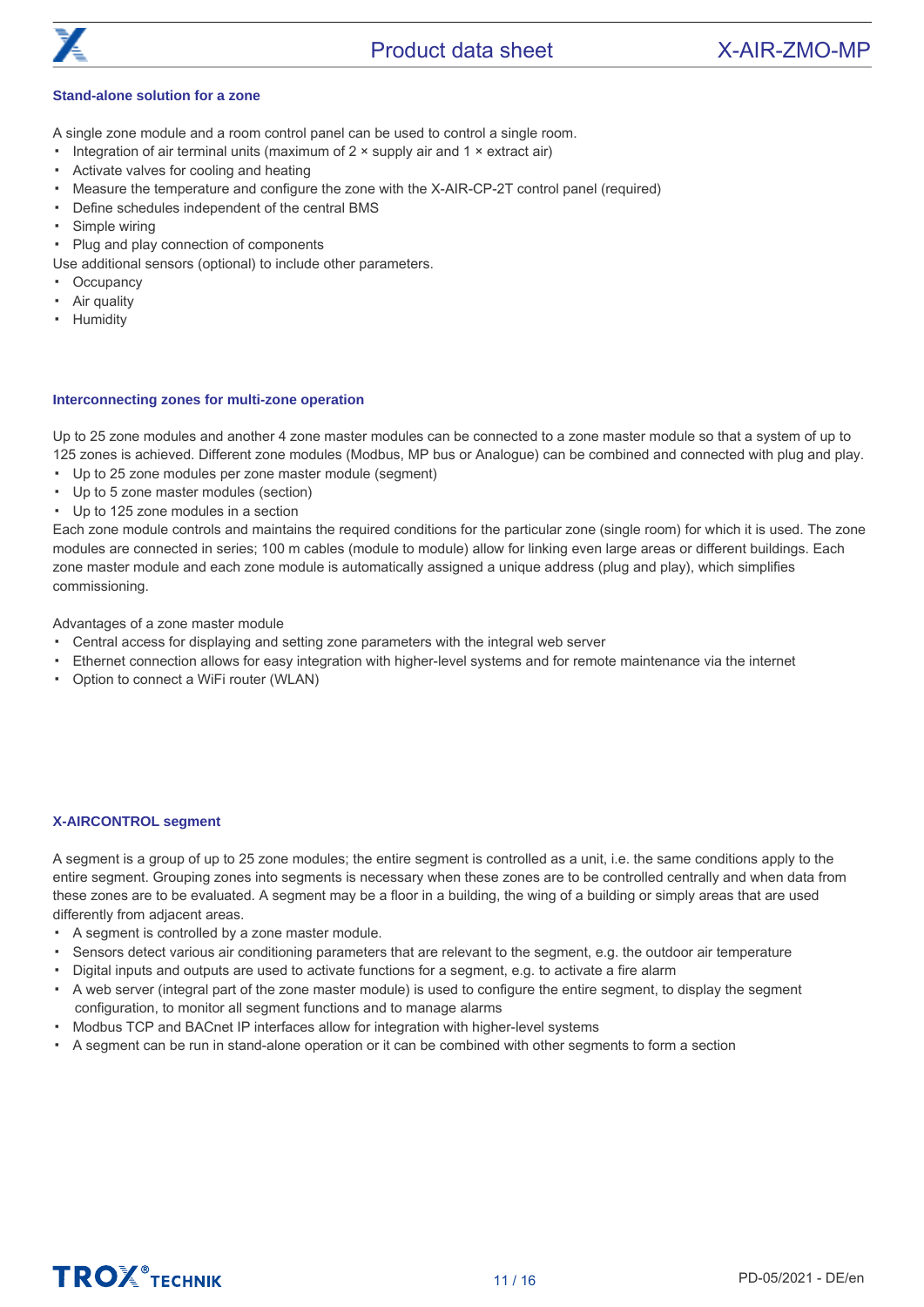

1 Wi-Fi router

- 2 Smartphone or tablet
- 3 Central building management system (BMS)
- 4 Zone master
- 5 Zone module

#### **X-AIRCONTROL section**

A section is a group of up to 5 segments. A section may consist of up to 5 zone master modules and 125 zone modules.

- A section is controlled by the first zone master module
- If the first zone master module is connected to the control system of an air handling unit, the system can be operated most efficiently
- It is possible to have several, independent sections and hence create larger structures; there are virtually no limits to the size of the overall system

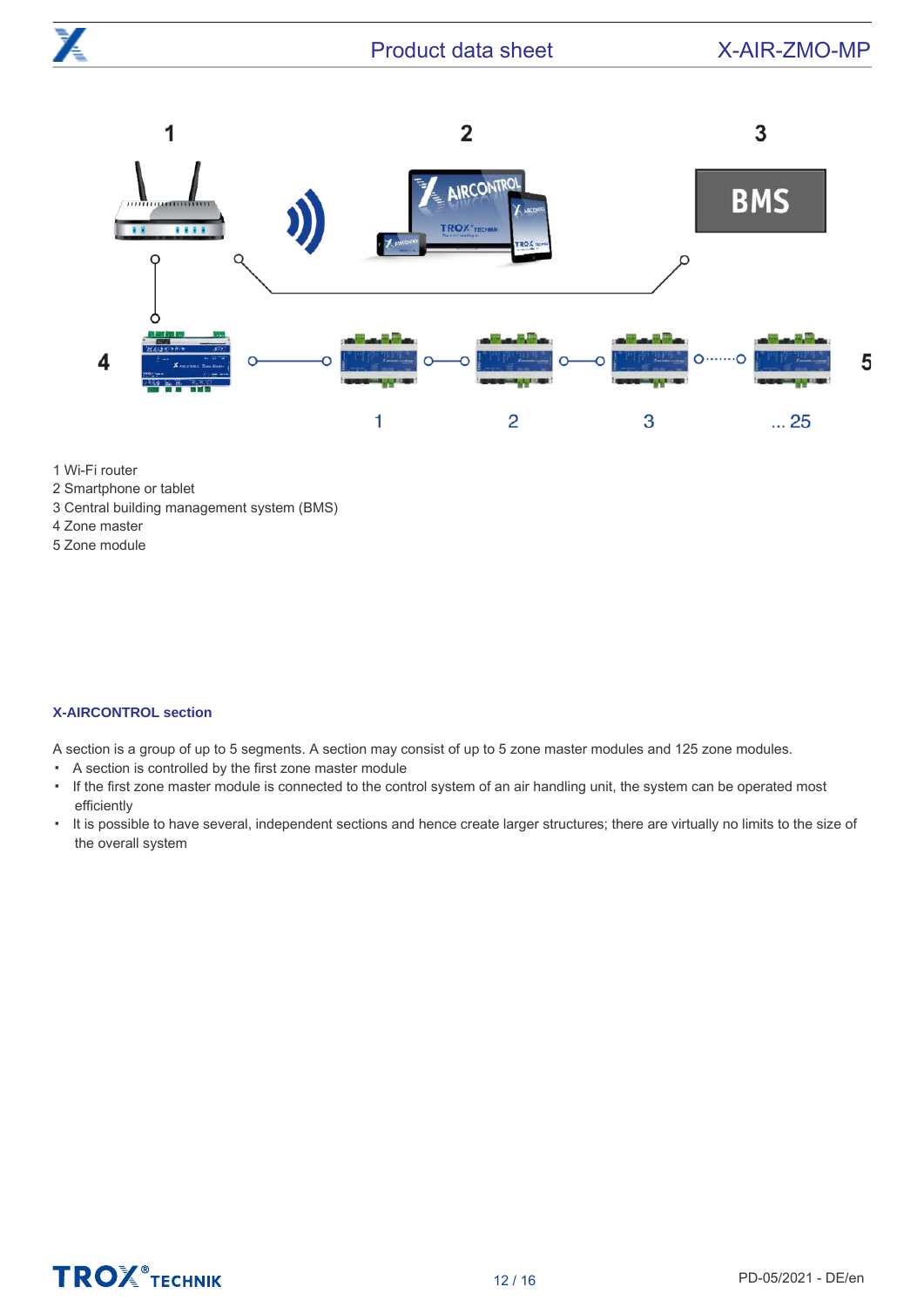$\frac{1}{2}$ 

### **X-AIRCONTROL section**



- 1 Wi-Fi router
- 2 Smartphone or tablet
- 3 Central building management system (BMS)
- 4 Zone master
- 5 Zone module

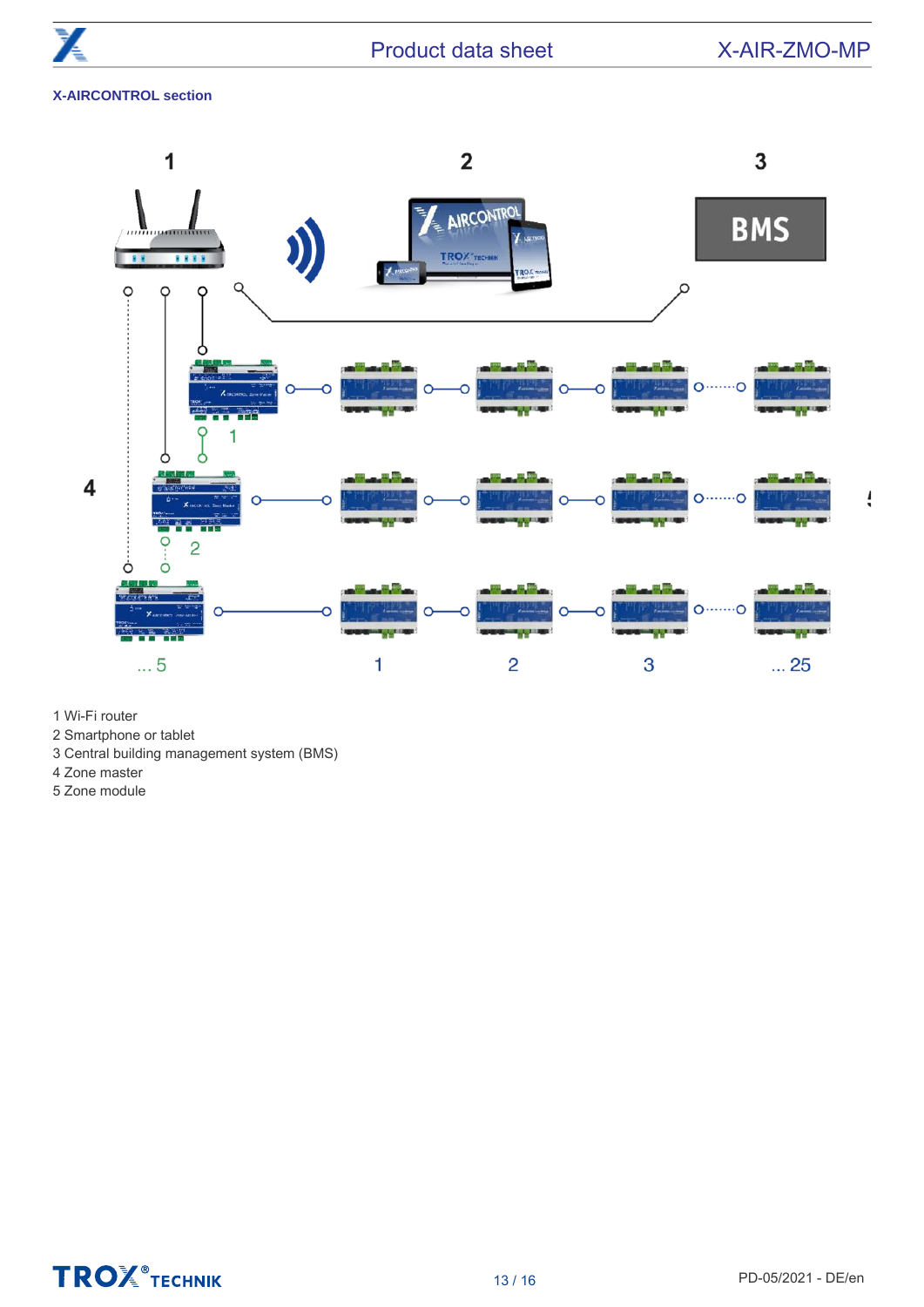

#### **System solution with X-CUBE Compact**

If a project is to include X-CUBE Compact air handling units, zone control with X-AIRCONTROL is the ideal system solution. With such a solution, the air handling unit's X-CUBE Control system not only activates fans, dampers and other components of the air handling unit, it also acts as the zone master.

The X-CUBE Compact air handling unit can serve up to 4 zones. If up to 4 zone modules are connected to the X-CUBE Compact, no additional zone master module is required.

X-CUBE Control includes an Ethernet interface and a web server for the configuration of the air handling unit, yet it can also be used to configure the connected zone modules.

- The zone master function is included in X-CUBE Control
- Up to 4 zone modules per X-CUBE Compact air handling unit, including variants (Modbus, MP bus or Analogue)
- Integral web server for configuring the air handling unit and the zone modules
- Remote maintenance is possible
- Expansion option: Up to 25 zone modules per air handling unit if an additional zone master module is used

#### **X-AIRCONTROL with X-CUBE Compact**



1 Central BMS/X-TAIRMINAL

- 2 Wi-Fi router
- 3 Smartphone or tablet
- 4 X-CUBE Compact
- 5 Zone module

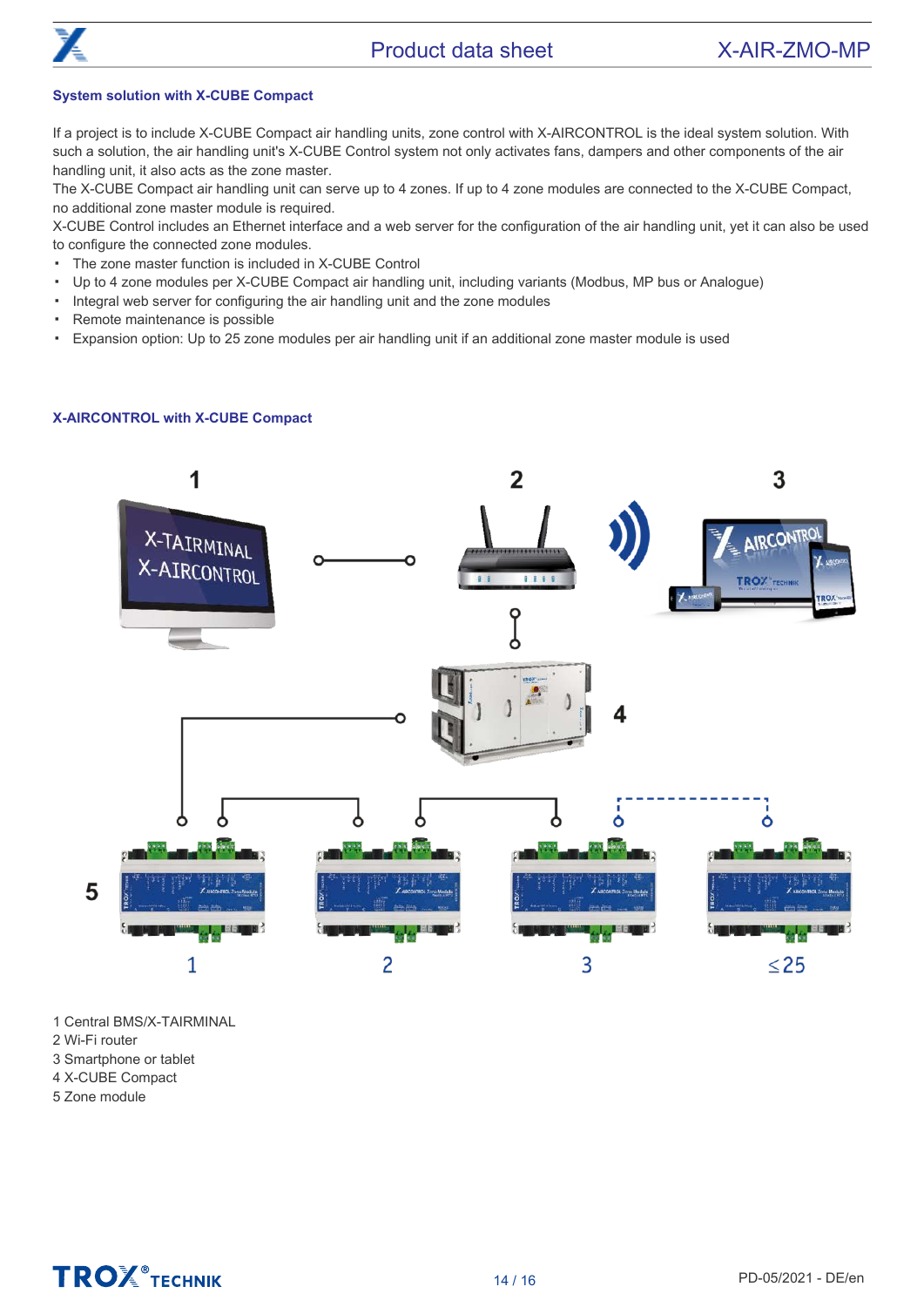

### Product data sheet X-AIR-ZMO-MP

#### **System solution with X-CUBE**

X-CUBE air handling unit can be optimised if one or several zone masters (integrated, multi-zone operation) are used. Using the following functions, a simple energy-efficient optimisation of the entire system is possible:

- Fan control based on damper blade positions of VAV terminal units
- Centralised air conditioning (heating/cooling) based on actual room temperatures and VAV terminal units

#### **X-AIRCONTROL section with X-CUBE**



1 Wi-Fi router

2 Smartphone or tablet

3 Central BMS/X-TAIRMINAL

- 4 X-CUBE
- 5 Zone master

6 Zone module